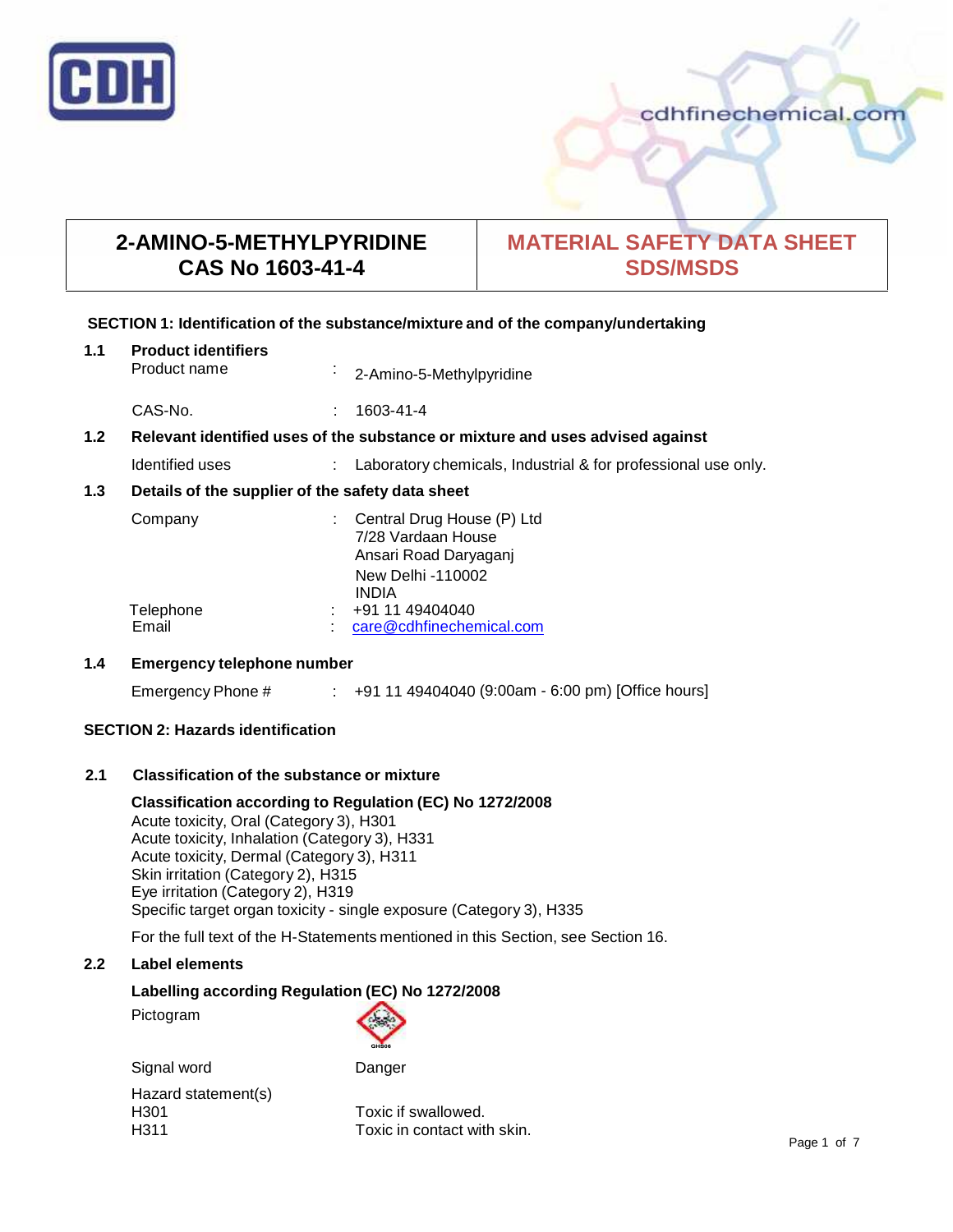|     | H <sub>315</sub>                         | Causes skin irritation.                                                                                                             |
|-----|------------------------------------------|-------------------------------------------------------------------------------------------------------------------------------------|
|     | H319                                     | Causes serious eye irritation.                                                                                                      |
|     | H <sub>331</sub>                         | Toxic if inhaled.                                                                                                                   |
|     | H335                                     | May cause respiratory irritation.                                                                                                   |
|     | Precautionary statement(s)               |                                                                                                                                     |
|     | P <sub>261</sub>                         | Avoid breathing dust/fume/gas/mist/vapours/spray.                                                                                   |
|     | P <sub>280</sub>                         | Wear protective gloves/ protective clothing.                                                                                        |
|     | $P301 + P310$                            | IF SWALLOWED: Immediately call a POISON CENTER/doctor.                                                                              |
|     | $P305 + P351 + P338$                     | IF IN EYES: Rinse cautiously with water for several minutes. Remove<br>contact lenses, if present and easy to do. Continue rinsing. |
|     | P311                                     | Call a POISON CENTER / doctor.                                                                                                      |
|     | Supplemental Hazard<br><b>Statements</b> | none                                                                                                                                |
| 2.3 | <b>Other hazards - none</b>              |                                                                                                                                     |

## **SECTION 3: Composition/information on ingredients**

#### **3.1 Substances**

| : 6-Amino-3-picoline |
|----------------------|
| : $C_6H_8N_2$        |
| : $108.14$ g/mol     |
| 1603-41-4            |
| $: 216 - 503 - 5$    |
|                      |

#### **Hazardous ingredients according to Regulation (EC) No 1272/2008** Classification Concentration

## **5-Methyl-2-pyridylamine**

| .<br>CAS-No.<br>EC-N <sub>o</sub> | 1603-41-4<br>216-503-5 | Acute Tox. 3; Skin Irrit. 2; Eye $\leq$ = 100 %<br>Irrit. 2; STOT SE 3; H301,<br>H331, H311, H315, H319,<br>H335 |  |
|-----------------------------------|------------------------|------------------------------------------------------------------------------------------------------------------|--|
|-----------------------------------|------------------------|------------------------------------------------------------------------------------------------------------------|--|

For the full text of the H-Statements mentioned in this Section, see Section 16.

## **SECTION 4: First aid measures**

#### **4.1 Description of first aid measures**

#### **General advice**

Consult a physician. Show this safety data sheet to the doctor in attendance.

#### **If inhaled**

If breathed in, move person into fresh air. If not breathing, give artificial respiration. Consult a physician.

#### **In case of skin contact**

Wash off with soap and plenty of water. Take victim immediately to hospital. Consult a physician.

## **In case of eye contact**

Rinse thoroughly with plenty of water for at least 15 minutes and consult a physician.

#### **If swallowed**

Never give anything by mouth to an unconscious person. Rinse mouth with water. Consult a physician.

## **4.2 Most important symptoms and effects, both acute and delayed**

The most important known symptoms and effects are described in the labelling (see section 2.2) and/or in section 11

## **4.3 Indication of any immediate medical attention and special treatment needed** No data available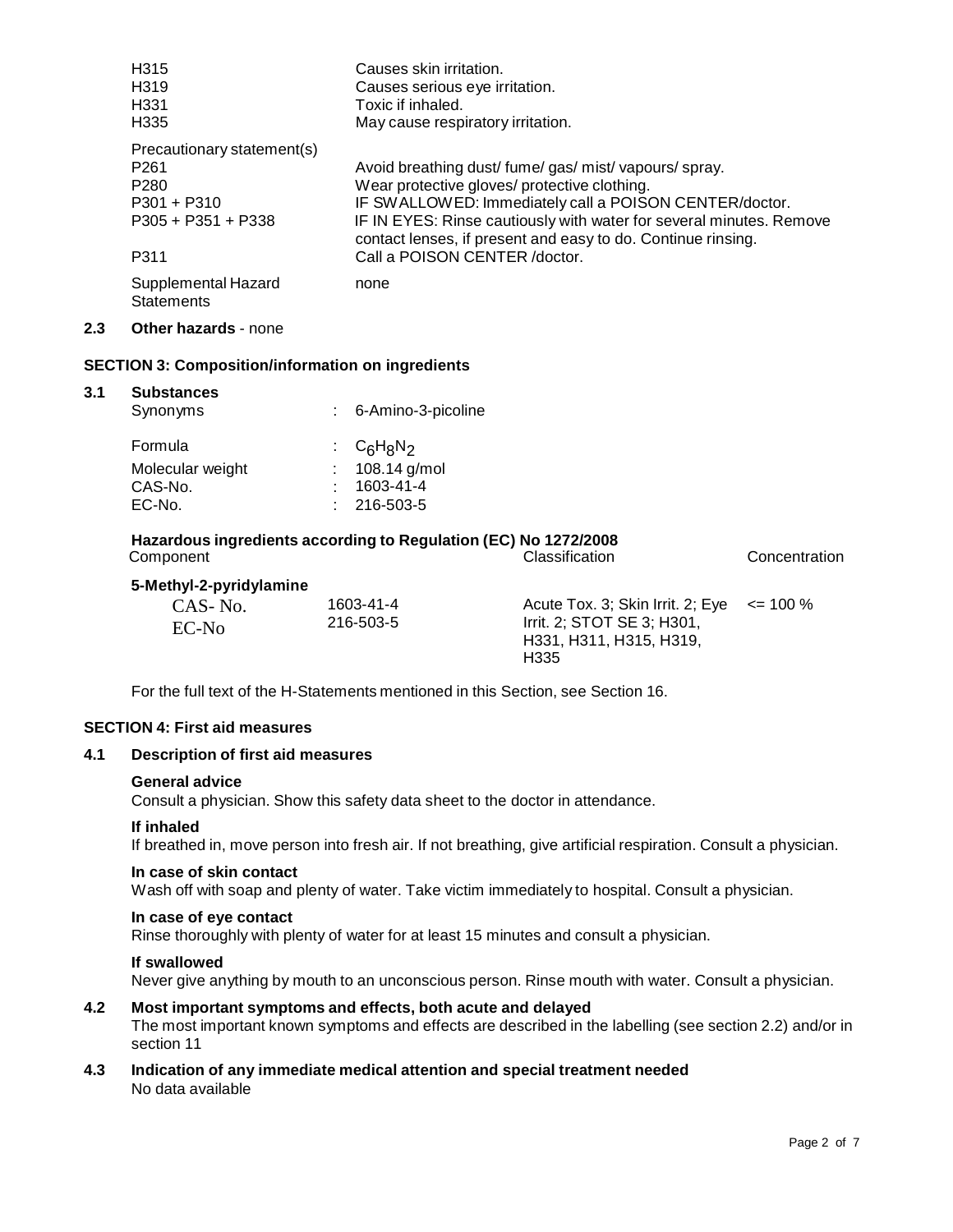## **SECTION 5: Firefighting measures**

## **5.1 Extinguishing media**

## **Suitable extinguishing media**

Use water spray, alcohol-resistant foam, dry chemical or carbon dioxide.

- **5.2 Special hazards arising from the substance ormixture** Carbon oxides, Nitrogen oxides (NOx)
- **5.3 Advice for firefighters** Wear self-contained breathing apparatus for firefighting if necessary.
- **5.4 Further information** No data available

#### **SECTION 6: Accidental release measures**

**6.1 Personal precautions, protective equipment and emergency procedures** Wear respiratory protection. Avoid dust formation. Avoid breathing vapours, mist or gas. Ensure adequate ventilation. Evacuate personnel to safe areas. Avoid breathing dust. For personal protection see section 8.

## **6.2 Environmental precautions** Prevent further leakage or spillage if safe to do so. Do not let product enter drains.

- **6.3 Methods and materials for containment and cleaning up** Pick up and arrange disposal without creating dust. Sweep up and shovel. Keep in suitable, closed containers for disposal.
- **6.4 Reference to other sections**

For disposal see section 13.

## **SECTION 7: Handling and storage**

## **7.1 Precautions for safe handling**

Avoid contact with skin and eyes. Avoid formation of dust and aerosols. Provide appropriate exhaust ventilation at places where dust is formed. For precautions see section 2.2.

## **7.2 Conditions for safe storage, including any incompatibilities**

Store in cool place. Keep container tightly closed in a dry and well-ventilated place.

Hygroscopic. Storage class (TRGS 510): Combustible solids, toxic

#### **7.3 Specific end use(s)**

Apart from the uses mentioned in section 1.2 no other specific uses are stipulated

## **SECTION 8: Exposure controls/personal protection**

- **8.1 Control parameters**
- **8.2 Exposure controls**

## **Appropriate engineering controls**

Avoid contact with skin, eyes and clothing. Wash hands before breaks and immediately after handling the product.

#### **Personal protective equipment**

#### **Eye/face protection**

Face shield and safety glasses Use equipment for eye protection tested and approved under appropriate government standards such as NIOSH (US) or EN 166(EU).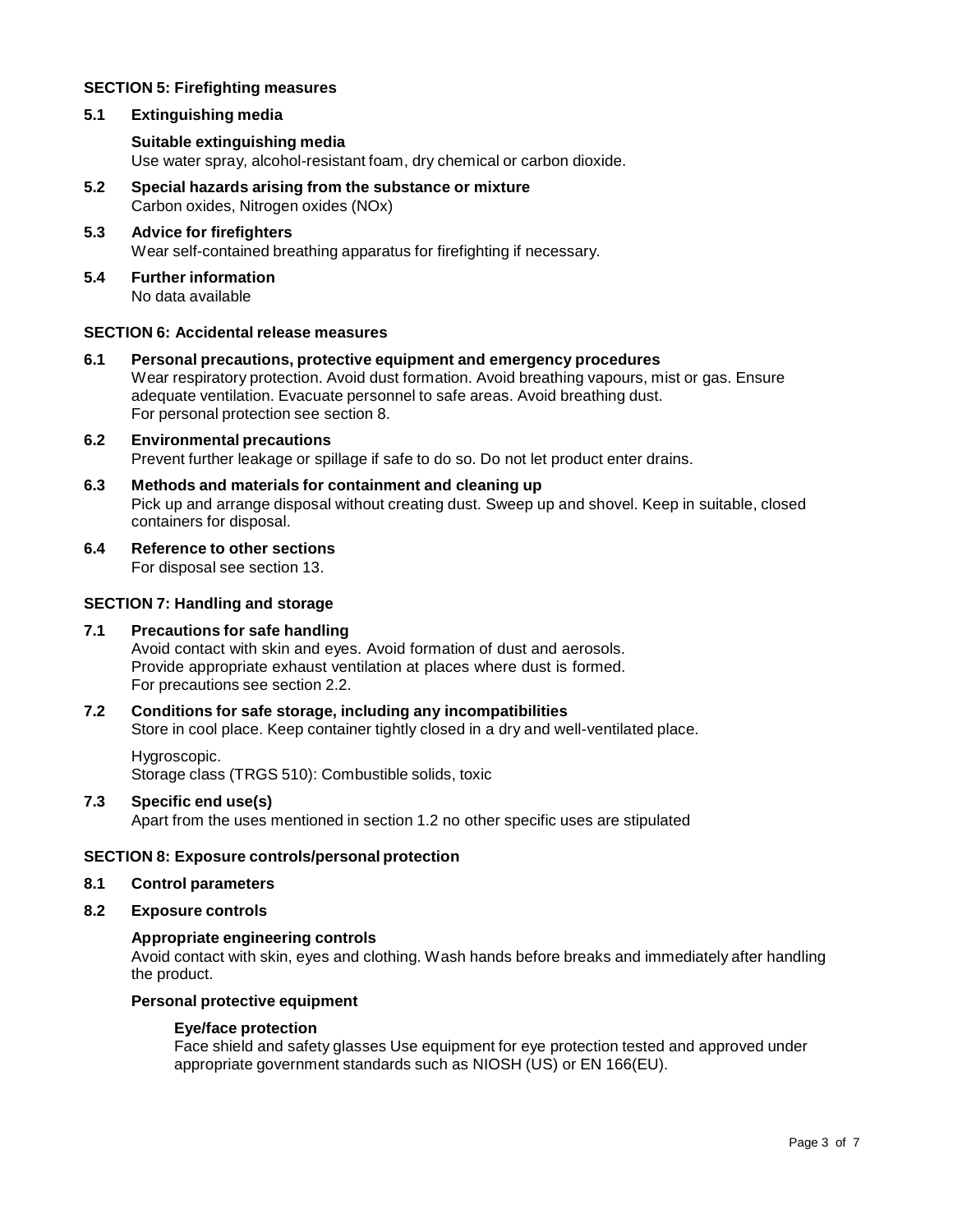#### **Skin protection**

Handle with gloves. Gloves must be inspected prior to use. Use proper glove removal technique (without touching glove's outer surface) to avoid skin contact with this product. Dispose of contaminated gloves after use in accordance with applicable laws and good laboratory practices. Wash and dry hands.

## **Body Protection**

Complete suit protecting against chemicals, The type of protective equipment must be selected according to the concentration and amount of the dangerous substance at the specific workplace.

#### **Respiratory protection**

Where risk assessment shows air-purifying respirators are appropriate use (EN 143) respirator cartridges as a backup to engineering controls. If th full-face supplied air respirator. Use respirators and components tested and approved under appropriate government standards such as NIOSH (US) or CEN (EU).

#### **Control of environmental exposure**

Prevent further leakage or spillage if safe to do so. Do not let product enter drains.

#### **SECTION 9: Physical and chemical properties**

#### **9.1 Information on basic physical and chemical properties**

| a) | Appearance                                 | Form: crystalline<br>Colour: light yellow |
|----|--------------------------------------------|-------------------------------------------|
| b) | Odour                                      | No data available                         |
| c) | <b>Odour Threshold</b>                     | No data available                         |
| d) | pH                                         | No data available                         |
| e) | Melting point/freezing<br>point            | Melting point/range: 72 - 77 °C - lit.    |
| f) | Initial boiling point and<br>boiling range | 227 °C - lit.                             |
| g) | Flash point                                | No data available                         |
| h) | Evaporation rate                           | No data available                         |
| i) | Flammability (solid, gas)                  | No data available                         |
| j) | Upper/lower flammability No data available |                                           |
|    | or explosive limits                        |                                           |
| k) | Vapour pressure                            | No data available                         |
| I) | Vapour density                             | No data available                         |
| m) | Relative density                           | No data available                         |
| n) | Water solubility                           | soluble                                   |
| o) | Partition coefficient: n-<br>octanol/water | No data available                         |
| p) | Auto-ignition<br>temperature               | No data available                         |
| q) | Decomposition<br>temperature               | No data available                         |
| r) | Viscosity                                  | No data available                         |
| s) | <b>Explosive properties</b>                | No data available                         |
| t) | Oxidizing properties                       | No data available                         |
|    |                                            |                                           |

#### **9.2 Other safety information** No data available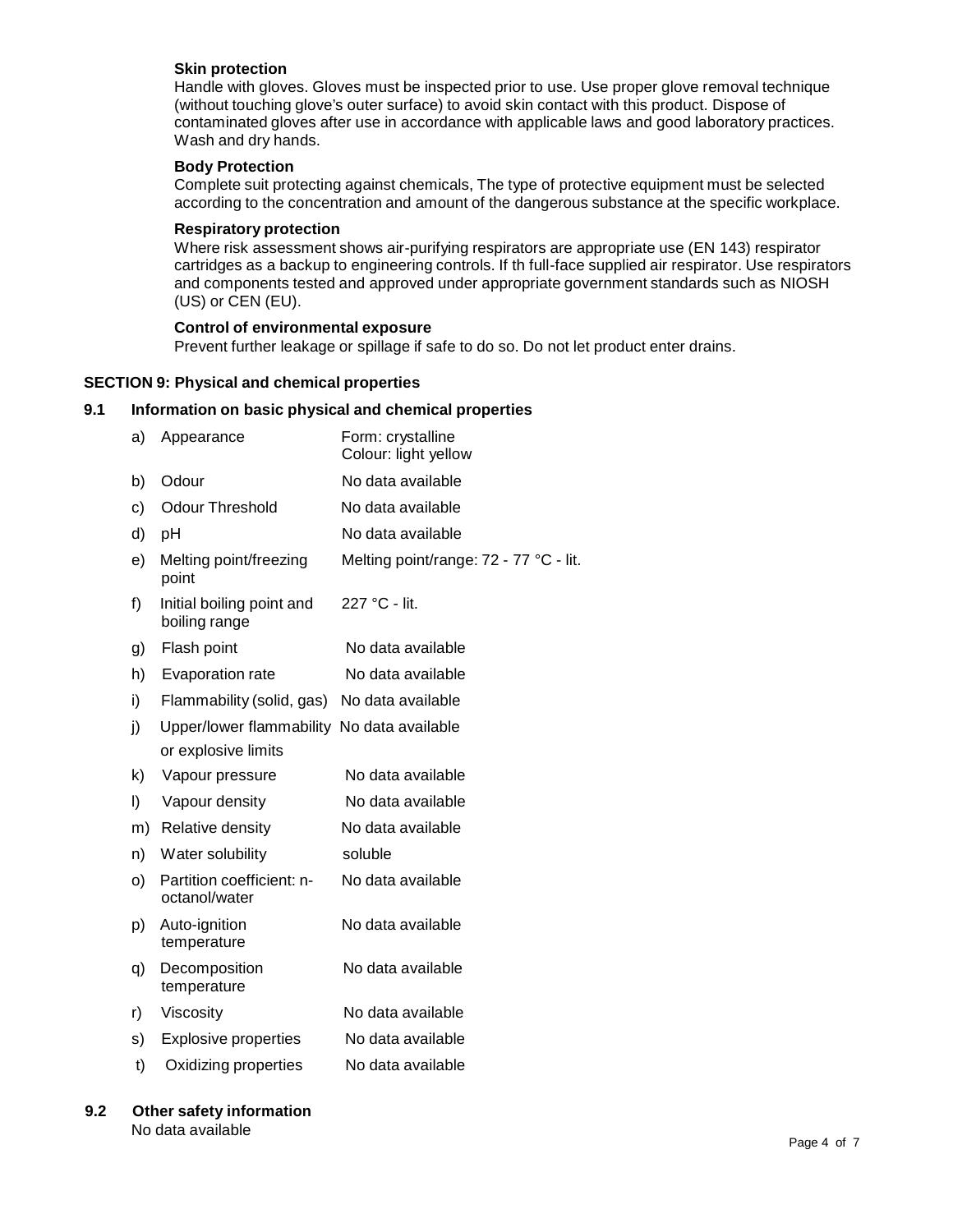## **SECTION 10: Stability and reactivity**

- **10.1 Reactivity** No data available
- **10.2 Chemical stability** Stable under recommended storage conditions.
- **10.3 Possibility of hazardous reactions** No data available
- **10.4 Conditions to avoid** No data available
- **10.5 Incompatible materials** Strong oxidizing agents
- **10.6 Hazardous decomposition products** Hazardous decomposition products formed under fire conditions. - Carbon oxides, Nitrogen oxides (NOx) Other decomposition products - No data available In the event of fire: see section 5

## **SECTION 11: Toxicological information**

## **11.1 Information on toxicological effects**

#### **Acute toxicity**

LD50 Oral - Rat - 200 mg/kg(5-Methyl-2-pyridylamine) Inhalation: No data available(5-Methyl-2-pyridylamine) LD50 Dermal - Guinea pig - 400 mg/kg(5-Methyl-2-pyridylamine)

#### **Skin corrosion/irritation**

No data available(5-Methyl-2-pyridylamine)

**Serious eye damage/eye irritation** No data available(5-Methyl-2-pyridylamine)

**Respiratory orskin sensitisation** No data available(5-Methyl-2-pyridylamine)

## **Germ cell mutagenicity**

No data available(5-Methyl-2-pyridylamine)

#### **Carcinogenicity**

IARC: No component of this product present at levels greater than or equal to 0.1% is identified as probable, possible or confirmed human carcinogen by IARC.

## **Reproductive toxicity**

No data available(5-Methyl-2-pyridylamine)

**Specific target organ toxicity - single exposure** Inhalation - May cause respiratory irritation.(5-Methyl-2-pyridylamine)

## **Specific target organ toxicity - repeated exposure**

No data available

**Aspiration hazard** No data available(5-Methyl-2-pyridylamine) **Additional Information** RTECS: TJ5141000

To the best of our knowledge, the chemical, physical, and toxicological properties have not been thoroughly investigated.(5-Methyl-2-pyridylamine)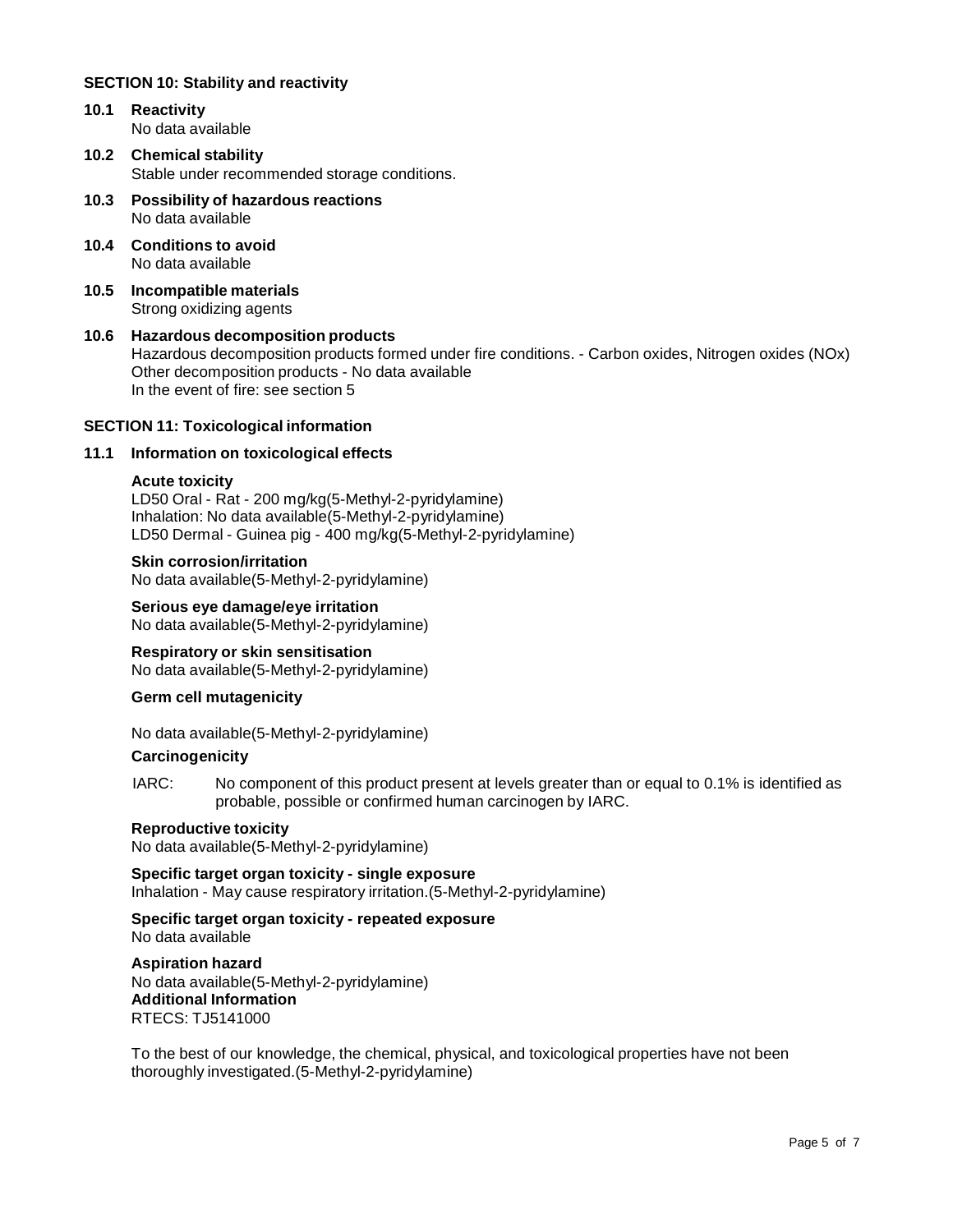## **SECTION 12: Ecological information**

- **12.1 Toxicity** No data available
- **12.2 Persistence and degradability** No data available
- **12.3 Bioaccumulative potential** No data available
- **12.4 Mobility in soil** No data available(5-Methyl-2-pyridylamine)
- **12.5 Results of PBT and vPvB assessment** PBT/vPvB assessment not available as chemical safety assessment not required/not conducted

#### **12.6 Other adverse effects**

No data available

#### **SECTION 13: Disposal considerations**

## **13.1 Waste treatment methods**

#### **Product**

Offer surplus and non-recyclable solutions to a licensed disposal company. Dissolve or mix the material with a combustible solvent and burn in a chem scrubber.

## **Contaminated packaging**

Dispose of as unused product.

#### **SECTION 14: Transport information**

| 14.1 | UN number<br>ADR/RID: 2811                                                                                                                                                                                                       |                                   | IMDG: 2811                       | <b>IATA: 2811</b> |
|------|----------------------------------------------------------------------------------------------------------------------------------------------------------------------------------------------------------------------------------|-----------------------------------|----------------------------------|-------------------|
| 14.2 | UN proper shipping name<br>ADR/RID: TOXIC SOLID, ORGANIC, N.O.S. (5-Methyl-2-pyridylamine)<br>TOXIC SOLID, ORGANIC, N.O.S. (5-Methyl-2-pyridylamine)<br>IMDG:<br>Toxic solid, organic, n.o.s. (5-Methyl-2-pyridylamine)<br>IATA: |                                   |                                  |                   |
| 14.3 | ADR/RID: 6.1                                                                                                                                                                                                                     | <b>Transport hazard class(es)</b> | IMDG: 6.1                        | IATA: 6.1         |
| 14.4 | Packaging group<br>ADR/RID: II                                                                                                                                                                                                   |                                   | IMDG: II                         | IATA: II          |
| 14.5 | <b>Environmental hazards</b><br>ADR/RID: no                                                                                                                                                                                      |                                   | <b>IMDG Marine pollutant: no</b> | IATA: no          |
| 14.6 | No data available                                                                                                                                                                                                                | Special precautions for user      |                                  |                   |

## **SECTION 15: Regulatory information**

**15.1 Safety, health and environmental regulations/legislation specific for the substance ormixture** This safety datasheet complies with the requirements of Regulation (EC) No. 1907/2006.

## **15.2 Chemical safety assessment** For this product a chemical safety assessment was not carried out